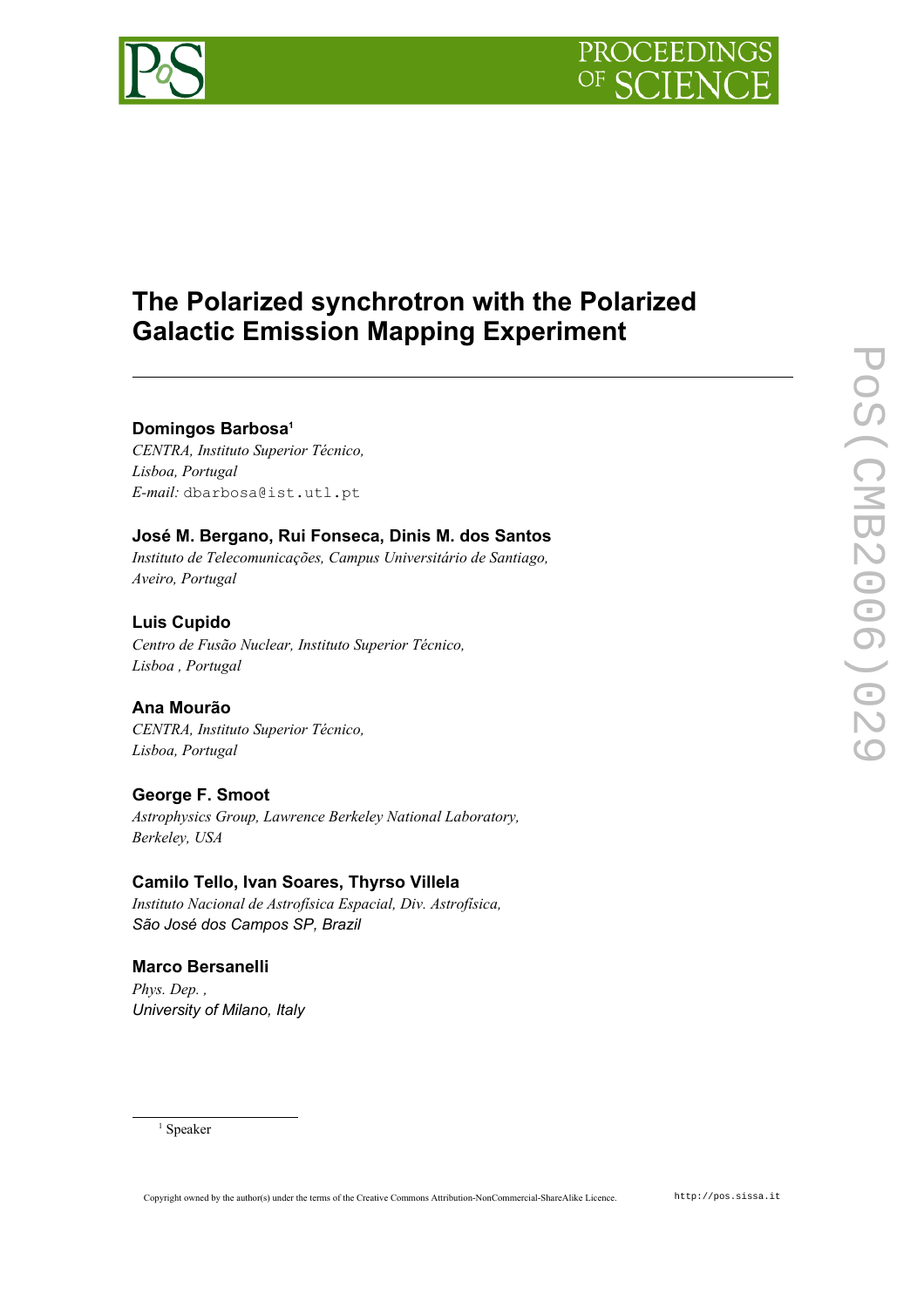



In the context of the new era of Cosmic Microwave Background Polarization (CMBP) experiments, it is important to have reliable templates of the polarized foregrounds contaminating the CMBP. This is specially true for the for the Planck Surveyor Mission (ESA, 2007) and for the near-future B-mode polarization probes. The Galactic Emission Mapping collaboration aims to improve polarized foreground templates by measuring the polarization state and Stokes components at low frequencies (5-10 GHz) of the galactic synchrotron using two antennas covering each the North Hemisphere (Portugal site) and another the South Hemisphere (Brazil site). Together, the joint coverage should produce a reliable template of the synchrotron polarization state in 80% of the sky and provide a new tool for galactic dynamics studies.

*CMB and Physics of the Early Universe – International Conference Ischia, Italy April 20 – 22, 2006*

#### **1. Introduction**

#### **1. The Galactic Emission Mapping collaboration**

Experiments like Planck Surveyor will require well estimated templates of polarized synchrotron (affecting the Planck Low Frequency Instrument 30 -90 GHz) and polarized dust

> **GEM** Receiver Block Diagram



**Fig.1** – Block diagram of the GEM Portugal digital correlation receiver. The incident wave has the two circular polarization states splited and then correlated in a Field Programmable Gate Array (FPGA). It outputs I, Q, U Stokes parameters.

Copyright owned by the author(s) under the terms of the Creative Commons Attribution-NonCommercial-ShareAlike Licence. http://pos.sissa.it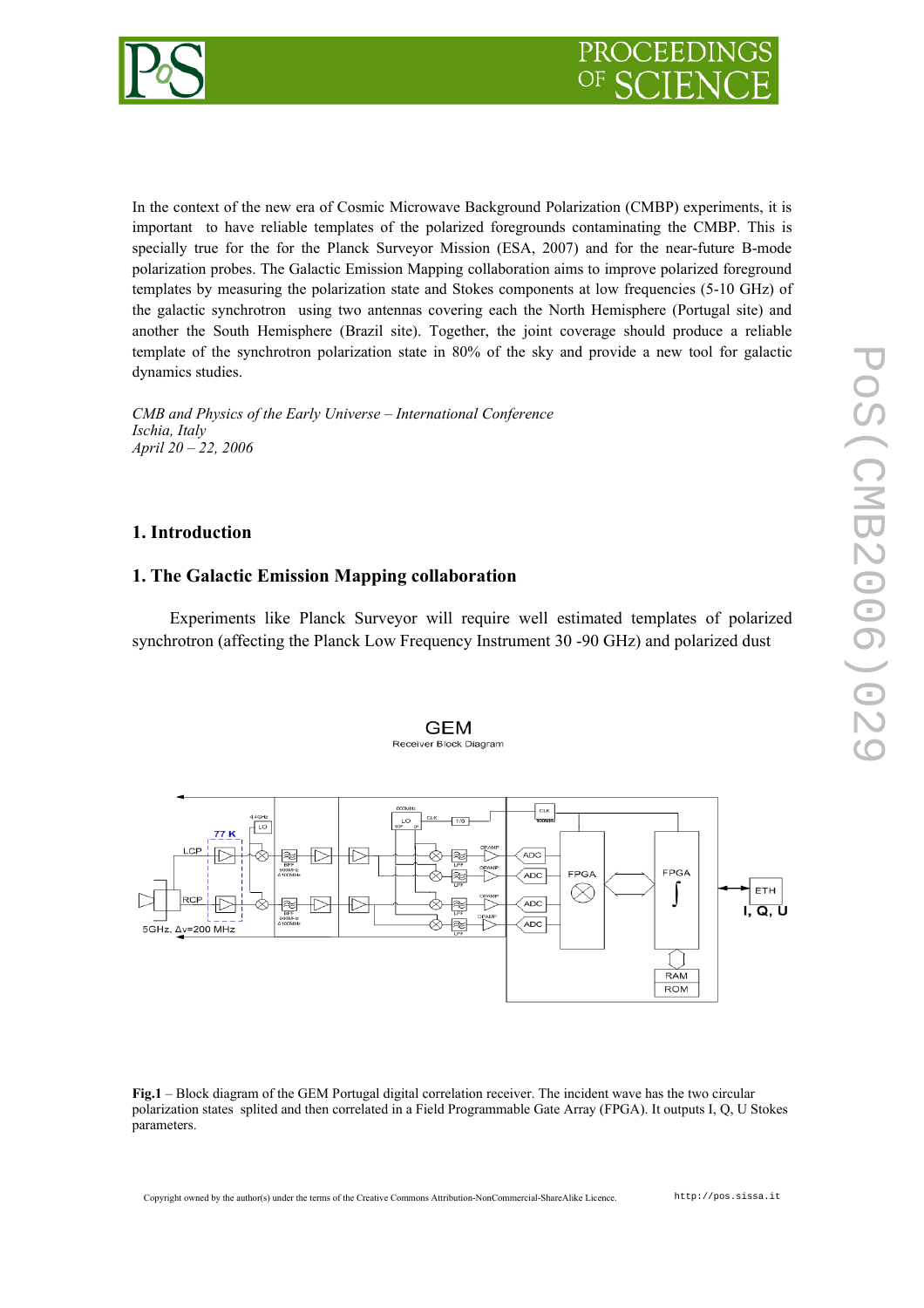

emission (affecting the Planck High Frequency Instrument 100-800 GHz). Existing polarization templates (for low frequencies - synchrotron) rely on a semi-empirical approach of extrapolating polarization substructure information from small sky area surveys with theoretical assumptions of depolarization of the synchrotron observed templates [4]. Furthermore, correlations of the WMAP first-year data with available foreground templates show another physical component appearing to be important - spinning dust emission which was not accounted for in the data processing analysis [5]. Thus, with foreground estimation as one of the main tasks currently being pursued by CMB teams, the Galactic Emission Mapping<sup>[1](#page-2-0)</sup> (GEM) collaboration was upgraded towards polarized foreground cartography at 5 GHz (C. Tello, in preparation) with the development of a new high-sensitivity pseudo-correlator receiver (Brasil) and a FPGA based digital correlator (Portugal). It will map the polarized synchrotron radiation (polarized at a maximum of  $\sim 60\%$  level) where this emission is dominant down to a sensitivity of 0.5mK.)



<span id="page-2-0"></span><sup>1</sup>[USA site: http://aether.lbl.gov/www/projects/gem](http://aether.lbl.gov/) Brazil site : http://www.cea.inpe.br/~cosmo/GEM/index\_gem.htm